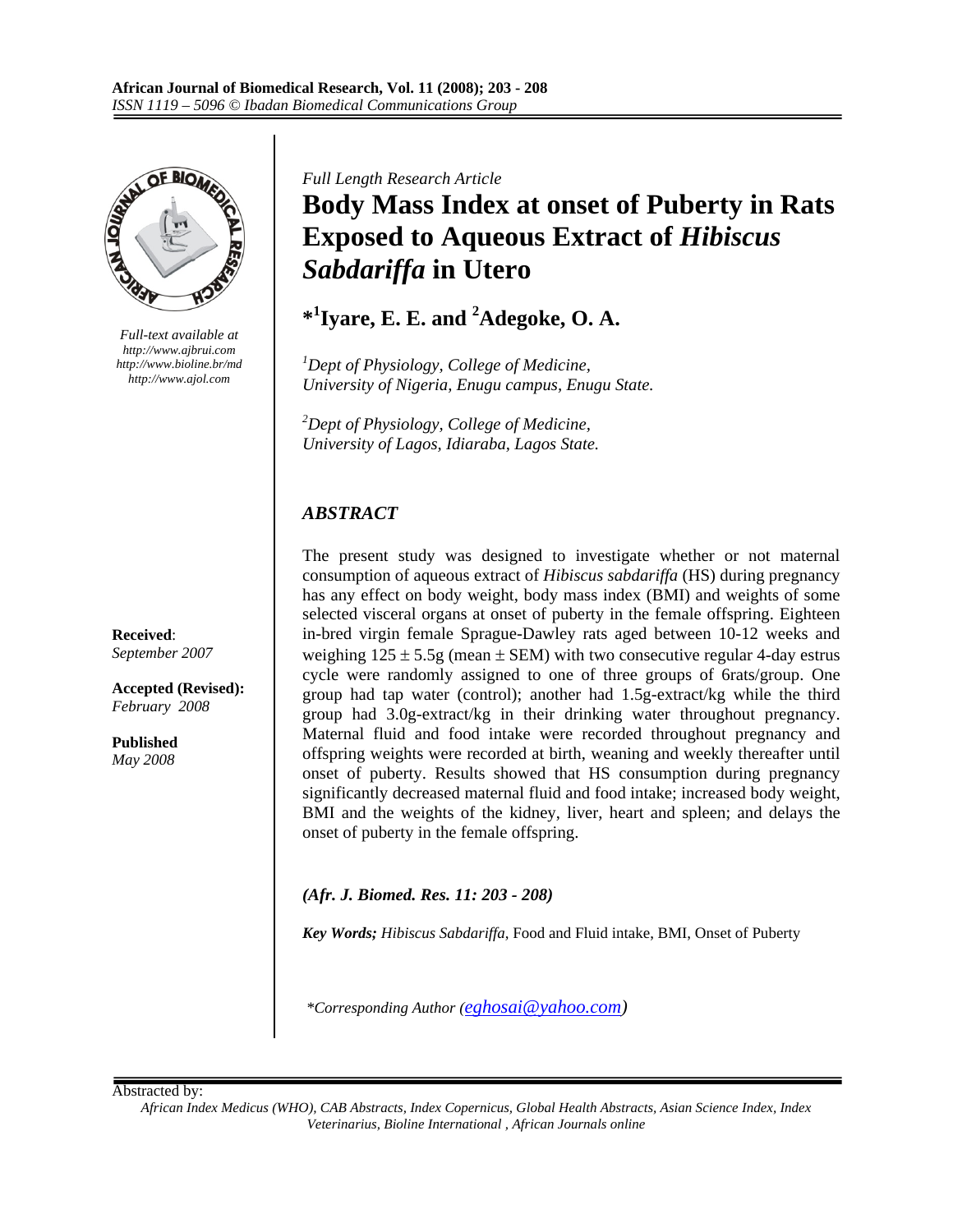# **INTRODUCTION**

The effects of nutrition on the reproductive performance of many species have been recognized for at least a century and this knowledge has been applied to the rearing of domestic species. Since one complete reproductive cycle of ovulation, conception, pregnancy and lactation is one of the most energy consuming activities a female mammal can undertake, particularly in species that bear multiple young (Egelbregt et al, 2001), it therefore follows that with food scarcity, these animals are forced to set priorities, shutting off reproductive functions for the survival of the species (Wade and Schneider, 1992; Wade et al, 1996; Glass et al, 1986).

 The 'thrifty phenotype' hypothesis (Hales and Barker, 1992) suggested that when the foetal nutritional environment is poor, there is an adaptive response, which optimizes the growth of key body organs to the detriment of others and leads to an altered postnatal metabolism, which is designed to enhance postnatal survival under conditions of intermittent or poor nutrition. It was proposed that these adaptations only became detrimental when nutrition was more abundant in the postnatal environment, than it had been in the prenatal environment.

 A sweetened aqueous extract of *Hibiscus sabdariffa* (zobo drink) (family: malvaceae) is commonly produced and consumed indiscriminately in Nigeria and extracts of *Hibiscus sabdariffa* (HS) have been reported to decrease fluid and food intake through a mechanism not yet fully understood (Orisakwe et al, 2003; Orisakwe et al, 2004; Ojokoh, 2006). Thus when aqueous extract of HS is administered to pregnant animals, it may lead to decreased food consumption in these animals with a possible foetal malnutrition and the attendant developmental sequelae (Barker et al, 1993; Gluckman and Hanson, 2004; Armitage et al, 2005a and b).

 The present study was therefore designed to investigate the influence of maternal consumption of HS during pregnancy on body weight and the body mass index at onset of puberty in the offspring.

# **MATERIALS AND METHODS**

# **Research Design**

The achievement of the aims of the present study was based on the measurement, at onset of puberty (defined as the age in days at which vaginal opening occurred), of the body weight and length and organ weights and weight indices of the female offspring of three groups of Sprague-Dawley rats given tap water (control), 1.5gextract/Kg body weight/day and 3.0g-extract/Kg body weight/day during pregnancy.

# *Experimental Animals*

Eighteen in-bred virgin female Sprague-Dawley rats age between 10-12 weeks and weighing  $125 \pm$ 5.5g (mean  $\pm$  SEM) with two consecutive regular 4-day estrus cycle were used for this study. These rats were housed individually in cages under standard environmental conditions. The estrous cycles were monitored and male rats of proven fertility were introduced into the cages of the female rats that were expected to get into the estrous phase within 12 hours to allow for mating. Day 1 of pregnancy was taken as the day sperm were seen in the vaginal smear of the rats.

On day 1 of pregnancy, animals were divided randomly into three groups of six animals each. The first group (control) was given tap water to drink. The second group was placed on 1.5gextract/Kg body weight/day in their drinking water while the third group received 3.0g-extract/Kg body weight/day in their drinking water. All groups received normal rat chow ad libitum. Fluid and food intake of the dams were measured daily throughout pregnancy. Litter birth weights were also recorded.

 On the day of delivery, the HS solutions were withdrawn and replaced with tap water. Each dam in each group was allowed 9 pups to nurse throughout the lactational period so as to eliminate the effect of undernutrition or overnutrition of some of the pups. After 21days, the pups were weaned to tap water. After weaning, the female pups were kept in groups of three per cage. Pups' weights were recorded at birth, weaning and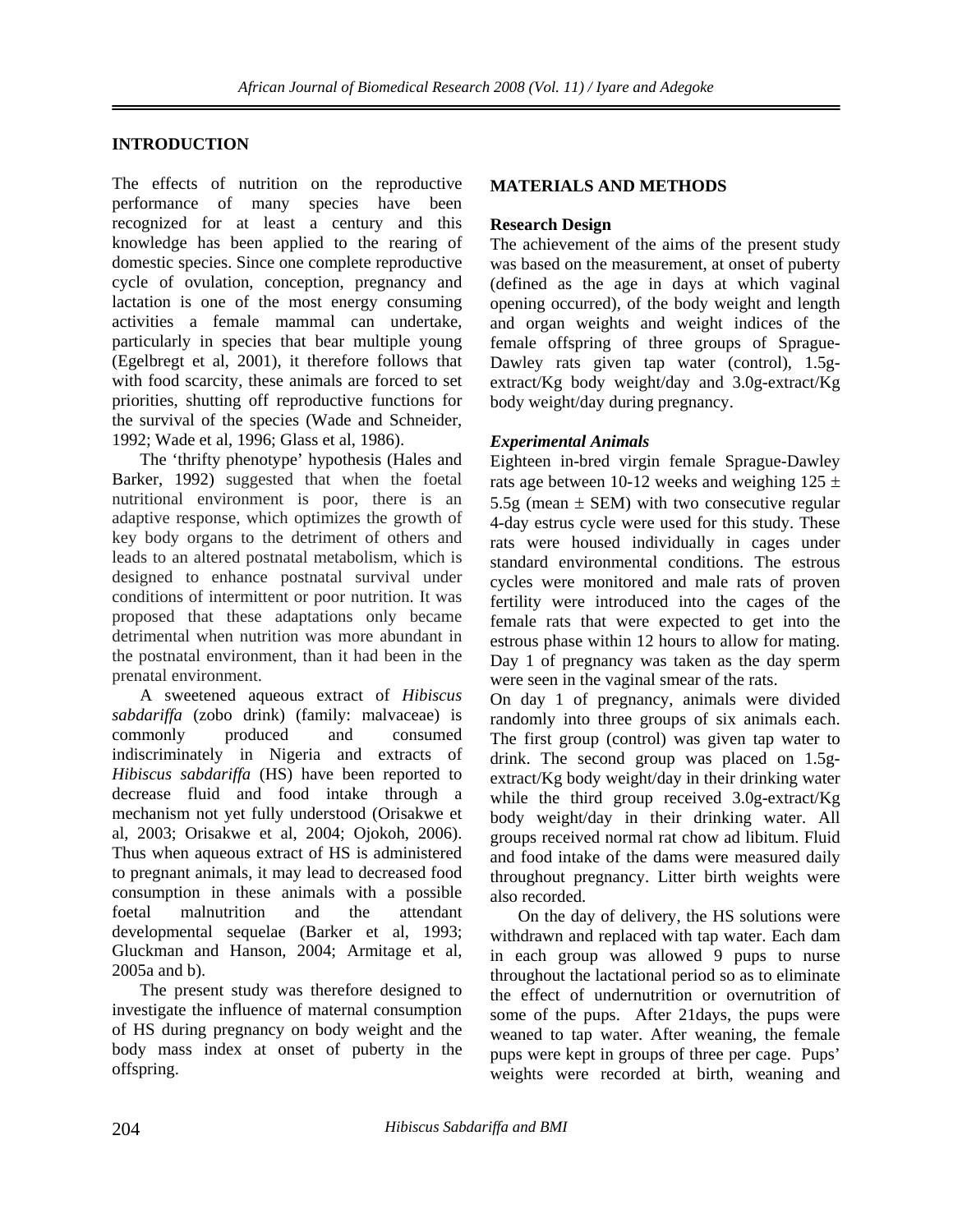weekly thereafter till onset of puberty. Pubertal development starts soon after weaning, so from postnatal day 30 onwards, the young female rats were inspected daily for vaginal opening since onset of puberty is defined as the age (in days) at which vaginal opening occurs (Engelbregt et al, 2000).

 At onset of puberty, body weights and lengths of the pups were measured and thereafter, the rats were killed by inhalation of chloroform and the kidney, heart, liver and spleen were excised and weighed for the calculation of the weight indices.

## *Extraction Procedure*

Mature calyces of HS were purchased from a local market in Enugu, Nigeria, and authenticated at the department of botany, University of Nigeria, Nsukka, Nigeria. The extraction procedure used was as described previously (Iyare and Iyare, 2006a; 2006b). Briefly, 30g of the dry petals of HS was brewed in 400ml of boiled tap water for 45min. The resulting decoction was filtered and evaporated to dryness giving a dark red powder (yield 48.87%).

#### *Statistical analysis*

The Student's *t-test* for paired data was used to analyse data from the same group of rats. For data comparison between the three groups, the one way analysis of variance (ANOVA) was used followed by a post-hoc Student's Newman-Keuls test. *P*<0.05 was taken as statistically significant.

# **RESULTS**

# *Maternal Fluid and Food Intake (ml/kg)*

Dams given HS consumed less  $(p<0.05)$  fluid per day compared with the control dams at all the trimesters of pregnancy. There was a significantly increased fluid intake in the  $2<sup>nd</sup>$  trimester compared with the fluid intake in the  $1<sup>st</sup>$  trimester in 1.5g/kg group whereas 3.0g/kg group and group C showed no difference. 3.0g/kg dams also drank less (p<0.05) fluid in the  $2<sup>nd</sup>$  trimester compared with 1.5g/kg and Control groups. Fluid intake in the  $3<sup>rd</sup>$  trimester in groups 1.5g/kg and 3.0g/kg was

greater than the fluid intake in the  $1<sup>st</sup>$  trimester whereas the control group showed no difference. There was a significant difference in fluid intake between the  $3<sup>rd</sup>$  and the  $2<sup>nd</sup>$  trimester in 3.0g/kg and Control groups (3.0g/kg dams higher while Control dams were lower) while fluid intake in group 1.5g/kg dams in the  $3<sup>rd</sup>$  and  $2<sup>nd</sup>$  trimester were similar.

#### **Table 1:**

Mean fluid intake (ml/kg/day) during pregnancy

| Group             | 1 <sup>st</sup> | 2 <sup>nd</sup> | $2^{\text{rd}}$ |
|-------------------|-----------------|-----------------|-----------------|
|                   | trimester       | trimester       | trimester       |
| Control           | 48.75           | 293.93          | 233.72          |
|                   | ± 3.61          | ± 7.29          | ± 5.3           |
| $1.5g/Kg$ bwt/day | 146.99          | 182.84          | 187.02          |
|                   | $± 2.07*$       | $± 2.45*^{P}$   | $± 4.83*$       |
| $3g/Kg$ bwt/day   | 143.2           | 150.77          | $199.97 \pm$    |
|                   | $± 3.15*$       | $± 3.58*$       | 9.34*           |

 $N = 6$  each. Values are expressed as Mean  $\pm$  SEM

 $p<0.05$  versus control rats P

p<0.05 versus 3.0g/kg rats

#### **Table 2:**

Mean food consumption (g/kg/day) during pregnancy

|                   | $\sim$    |               |                 |
|-------------------|-----------|---------------|-----------------|
| Group             | 1 st      | $2^{nd}$      | $2^{\text{rd}}$ |
|                   | trimester | trimester     | trimester       |
| Control           | 174.0     | 217.02        | 199.36          |
|                   | ± 4.59    | ± 8.94        | ± 6.12          |
| $1.5g/Kg$ bwt/day | 140.53    | 176.38        | 168.5           |
|                   | $± 4.68*$ | $± 3.66*^{P}$ | $± 5.93*P$      |
| $3g/Kg$ bwt/day   | 136.01    | 136.76        | 148.25          |
|                   | $± 4.67*$ | $± 3.93*$     | $± 2.48*$       |

 $N = 6$  each. Values are expressed as Mean  $\pm$  SEM

\* p<0.05 versus control rats<br> $p \le 0.05$  versus  $\frac{2}{3}$  Os/kg rats

<sup>P</sup> p<0.05 versus 3.0g/kg rats

# *Food intake/day/rat*

There was a significant dose-dependent reduction in food intake/day ( $p<0.05$ ) in 1.5g/kg and 3.0g/kg groups dams compared with Control group dams at all stages of pregnancy except for the first trimester where there was no significant difference in food intake between 1.5g/kg and 3.0g/kg groups. There was a similar change in food intake in all the groups as pregnancy progressed except in 3.0g/kg group where the food intake by the dams in the  $2<sup>nd</sup>$  trimester was not different from the  $1<sup>st</sup>$ trimester but less than ( $p<0.05$ ) that of the 3<sup>rd</sup> trimester.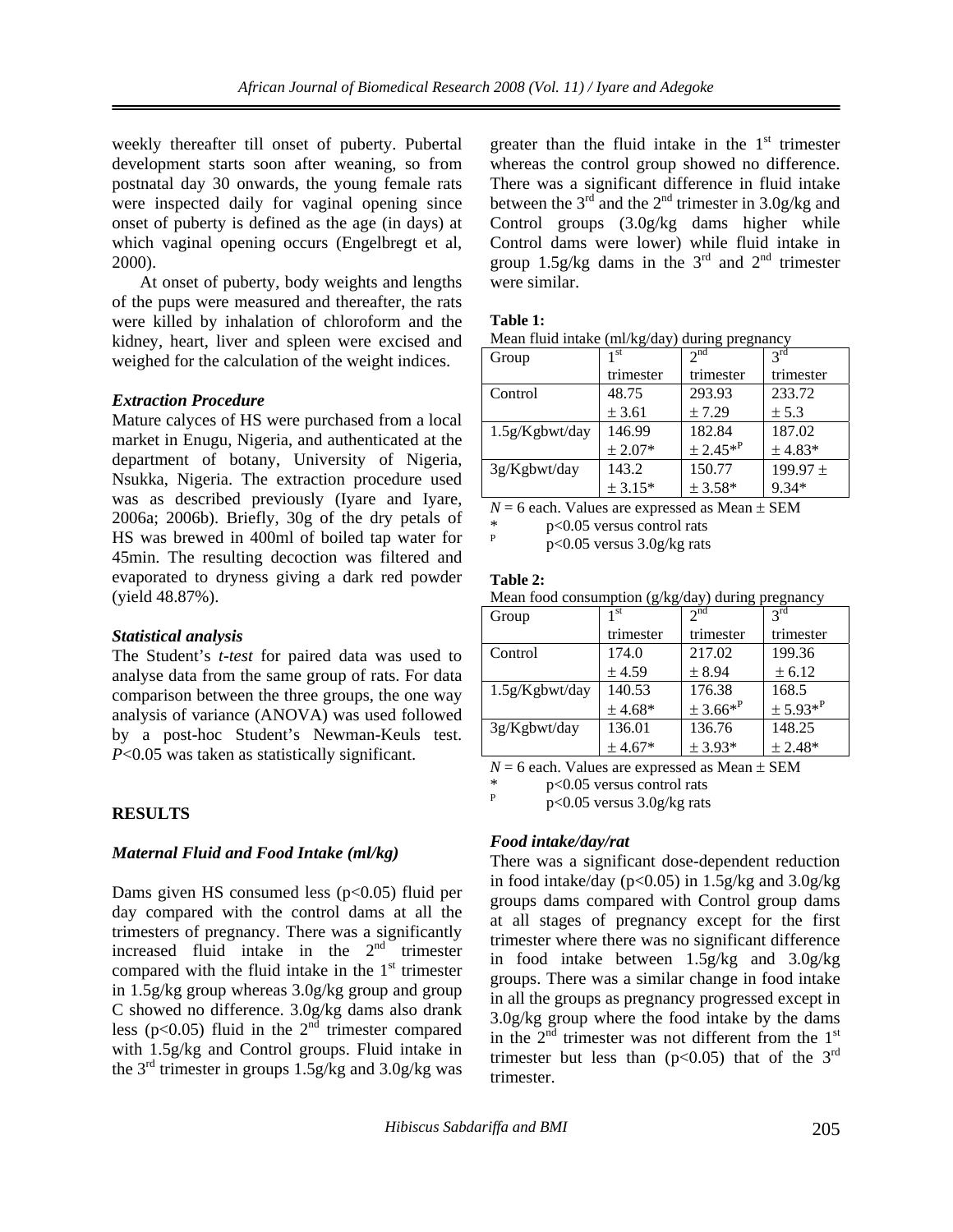# *Offspring Postnatal Weights*

Results show a significant increase in body weight from birth to postnatal day 28 in groups 1.5g/kg and 3.0g/kg compared with Control group. From postnatal day 35, however, there was a significant increase in body weight in offspring of 3.0g/kg group compared with both group 1.5g/kg and Control offspring. Body weight of group 1.5g/kg offspring was not significantly different from that of Control group offspring.

# **Body parameters**

There was a significant delay in the age at onset of puberty in groups 1.5g/kg and 3.0g/kg offspring compared with the Control group offspring with group 1.5g/kg rat exhibiting more delay. The body weight and length and BMI at onset of puberty in groups 1.5g/kg and 3.0g/kg offspring were higher than Control group offspring.

**Table 3:** Mean offspring postnatal weights (g) from birth to postnatal day 42.

| Group          | PND <sub>0</sub> | <b>PND 21</b>      | <b>PND 28</b>      | <b>PND 35</b>               | <b>PND 42</b>     |
|----------------|------------------|--------------------|--------------------|-----------------------------|-------------------|
| Control        | $5.61 + 0.14$    | $22.78 \pm 0.65$   | $32.78 \pm .77$    | $48.33\pm0.93$              | $55.83\pm1.44$    |
| 1.5g/Kgbwt/day | $6.0 \pm 0.14*$  | $26.94 \pm 1.99*$  | 37.78±1.21*        | $44.44 + 2.24$ <sup>P</sup> | $54.17\pm3.06^P$  |
| 3g/Kgbwt/day   | $6.11 \pm 0.12*$ | $28.33 \pm 1.20^*$ | $40.56 \pm 1.34$ * | $58.06 \pm 1.29$ *          | $76.94 \pm 1.07*$ |

 $N = 9$  each. Values are expressed as Mean  $\pm$  SEM

p<0.05 versus control rats P

p<0.05 versus 3g/Kg/day rats

## **Table 4:**

Some body parameters at onset of puberty.

| Group           | Parameters at onset of puberty |                    |                         |                         |  |  |
|-----------------|--------------------------------|--------------------|-------------------------|-------------------------|--|--|
|                 | Age $(g)$                      | Weight $(g)$       | <b>Body length (cm)</b> | BMI(g/cm <sup>2</sup> ) |  |  |
| Control         | $43.11 \pm 1.84$               | $58.89 \pm 1.96$   | $12.9 \pm 0.15$         | $0.35 \pm 0.006$        |  |  |
| 1.5g/Kgbwt/day  | $62.39 \pm 1.84*^P$            | $87.22 \pm 2.52^*$ | $14.02 \pm .08^{*P}$    | $0.44 \pm 0.008*$       |  |  |
| $3g/Kg$ bwt/day | $47.56 \pm 0.73*$              | $94.44 \pm 2.94*$  | $14.72 \pm 0.104*$      | $0.44 \pm 0.011*$       |  |  |

 $N = 9$  each. Values are expressed as Mean  $\pm$  SEM

p<0.05 versus Control

P p<0.05 versus 3g/Kgbwt/day

# **Table 5:**

Absolute weight of selected visceral organs at onset of puberty.

| pubelly.  |                       |              |              | Offset of pubelly |                     |        |              |              |              |
|-----------|-----------------------|--------------|--------------|-------------------|---------------------|--------|--------------|--------------|--------------|
| Group     | Absolute weight $(g)$ |              |              | Group             | <b>Weight Index</b> |        |              |              |              |
|           | Kidney                | Heart        | Liver        | Spleen            |                     | Kidney | Heart        | Liver        | Spleen       |
| Control   | 0.610                 | 0.243        | 2.66         | 0.135             | Control             | 10.323 | 4.047        | 44.959       | 2.248        |
|           | $\pm 0.029$           | $\pm 0.013$  | $\pm 0.16$   | $\pm 0.017$       |                     | ±0.184 | $\pm 0.132$  | ±1.872       | $\pm 0.225$  |
| 1.5g/Kgb  | 0.890                 | 0.432        | 5.082        | 0.520             | 1.5g/Kgb            | 10.282 | 4.993        | 58.644       | 5.923        |
| wt/day    | $\pm 0.034*$          | $\pm 0.02*$  | $\pm 0.122*$ | $\pm 0.041*$      | wt/day              | ±0.539 | $\pm 0.288*$ | $\pm 2.152*$ | $\pm 0.367*$ |
| 3g/Kgbwt/ | 0.898                 | 0.412        | 5.289        | $0.534 \pm 0$     | 3g/Kgbwt/           | 9.552  | 4.378        | 56.175       | 5.674        |
| day       | $\pm 0.045*$          | $\pm 0.028*$ | $\pm 0.185*$ | $.040*$           | day                 | ±0.484 | $\pm 0.293$  | $±1.754*$    | $\pm 0.368*$ |

**Table 6:** 

onset of puberty

 $N = 9$  each. Values are expressed as Mean  $\pm$  SEM \*p<0.05 versus Control

 $N = 9$  each. Values are expressed as Mean  $\pm$  SEM \*p<0.05 versus Control

Weight index  $(x 10^{-3})$  of selected visceral organs at

206 *Hibiscus Sabdariffa and BMI*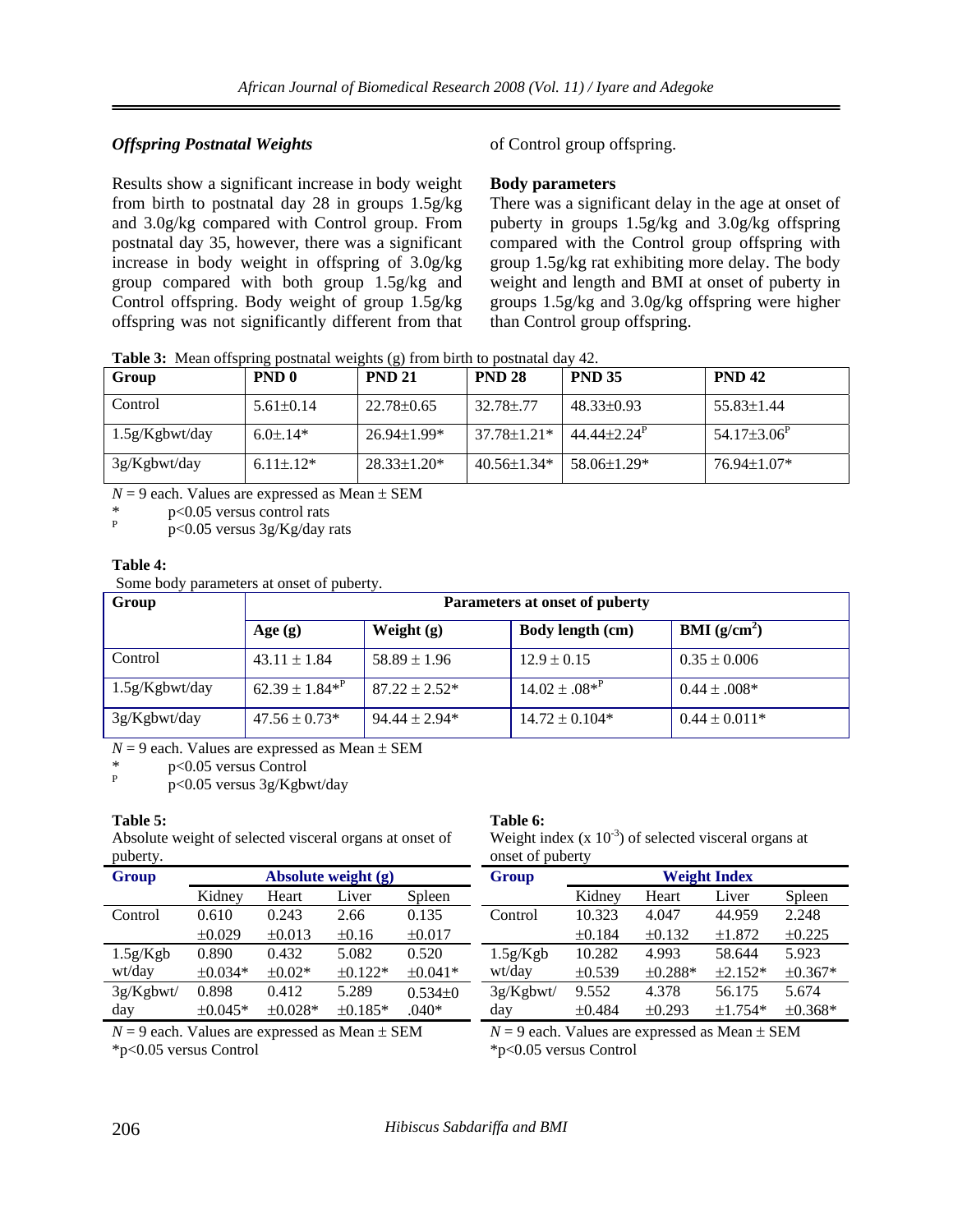# *Organ weights and weight index*

The absolute weights and weight index of the heart, liver and spleen were all significantly greater in the groups 1.5g/kg and 3.0g/kg offspring compared with the Control group offspring. The absolute weight of the kidney, but not the weight index, was also greater in the groups 1.5g/kg and 3.0g/kg offspring compared with the Control group offspring.

## **DISCUSSION**

The decreased food intake in the dams that drank HS may have led to decreased leptin levels in these dams (Maffei et al, 1995; Frederich et al, 1995). Since leptin is transported from the mother to the foetus (Hoggard et al, 1997; Banks et al, 1996), it may have acted as the metabolic signal to the foetus of the status of maternal energy reserves and by extension, environmental food availability thus inducing in the foetus some of the metabolic adaptations that are designed to enhance postnatal survival under conditions of poor nutrition in accordance with the "thrifty phenotype" hypothesis.

 The weaning of the pups from dams that were given HS extract during pregnancy to ad libitum food and water may have represented a deviation from the nutritional plane to which the pups had adapted. This metabolic conflict, coupled with the fact that the "thrifty phenotype" offspring are better able to acquire and utilize nutrients and demonstrate an increased risk of obesity as adults (Barker et al, 1993) may have caused the elevated body weight and BMI at onset of puberty.

 Since body weight, BMI and plasma leptin levels are highly positively correlated (Butzow et al, 1999; Maffei et al, 1995; Considine et al, 1996; Butte et al, 1997) and since puberty confers reproductive competence, the delayed onset of puberty coupled with high body weight and BMI in the offspring of dams that drank HS during pregnancy may suggest a depression of the leptin signaling pathway that normally informs the brain that energy resources are adequate to support pregnancy. This is inferred from the fact that with

food scarcity, animals are forced to set priorities, shutting off reproductive functions for the survival of the species (Wade and Schneider, 1992; Wade et al, 1996; Glass et al, 1986) since one complete reproductive cycle of ovulation, conception, pregnancy and lactation is one of the most energy consuming activities a female mammal can undertake, particularly in species that bear multiple young (Egelbregt et al, 2001).

 The cardiomegaly, hepatomegaly and splenomegaly observed in the pups from dams that were given HS extract during pregnancy at onset of puberty may not be unconnected with the metabolic conflict that arose from the weaning of these pups to ad libitum food and water.

 We conclude that aqueous extract of HS administered during pregnancy at the doses tested, elevated BMI at onset of puberty in female offspring through mechanism that may depend on disruption of the leptin signaling pathway.

# **REFERENCES**

**Armitage JA, Taylor PD, Poston L (2005a):**  Experimental models of developmental programming: consequences of exposure to an energy rich diet during development J. Physiol May 15:565 (pt 1): 3-8

**Armitage JA, Lakasing L, Taylor PD, Balachandran AA, Jensen RI, Dekou V,** 

**Ashton N,Nyengaard JR, Poston L (2005b):**  Developmental programming of aortic and renal structure in offspring of rats fed fat-rich diets in pregnancy. J. Physiol May 15: 565 (pt 1): 171-184

**Banks WA, Kastin AJ, Huang W, Jaspan JB, and Maness LM (1996):** Leptin enters the brain by a saturable system independent of insulin.

*Peptides.*17: 305-311

**Barker DJ, Hales CN, Fall CH, Osmond C, Phipps K, Clark PM (1993):** Type 2 (non-insulin dependent) diabetes mellitus, hypertension and hyperlipidemia (syndrome X): relation to reduced fetal growth.

Diabetologia 36: 62-67.